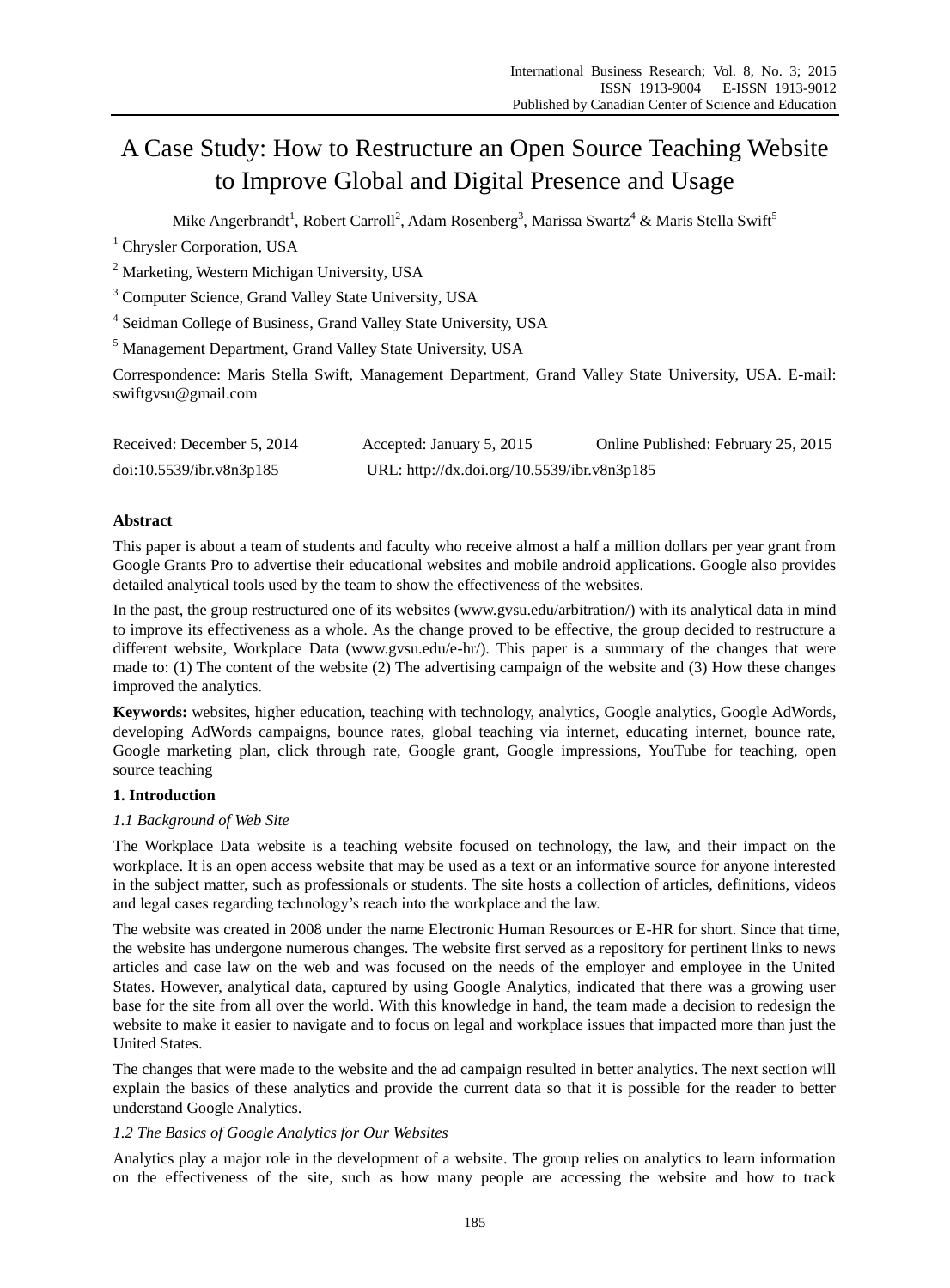improvement in analytic metrics. Google Analytics generates statistics based on the amount of people entering the website (i.e. organic searches versus Google AdWords). This information is then transformed into metrics used to evaluate website performance. The three major analytic metrics that are being tracked in this paper are: click-through rate (CTR), bounce rate, and average time per session.

#### 1.2.1 CTR (Click through Rate)

CTR is a percentage measured by taking the total number of clicks and dividing it by the total number of impressions (clicks/impressions). An impression is when an ad is viewed by a user or just placed on the page even if it is not actually seen. A click, however, is when a user views the impressions (advertisements), clicks on the ad and is then taken to the website. CTRs are very important because the group wanted to make sure they were not wasting impressions. An efficient CTR (when using Google AdWords) is considered anything over 1%. For purpose of example, if an advertisement is seen one million times, a CTR would indicate that it was clicked on and viewed 10,000 times. This is a substantial number of users for educational websites.

#### 1.2.2 Bounce Rate

Bounce rate is a percentage-based metric measured by distinguishing users who only visit a single page on a website. For example, if a user visited the website by clicking on an advertisement but left the website before visiting another page, then that user has bounced off the website. If a user bounces off the site quickly, it is typically a waste of money (similar to someone walking in and out of a store in seconds). However, a user could click on an advertisement which leads them exactly to needed information and then leave shortly after acquiring the legal case, video, etc. The fact of the matter is that a user not being on a page for a long time is not necessarily bad. An efficient bounce rate is anything less than 75%.

#### 1.2.3 Average Time per Session

Average time per session is a metric to measure the quality of a click or visit because it measures the amount of time a user spent on the site. An efficient average session time is one minute.

#### *1.3 Graphic Demonstration of Analytics*

The graphs below will assist the reader in understanding the analytics mentioned previously.



Figure 1 shows both the bounce rate and CTR starting from the beginning of the year until August 11, 2014. The average bounce rate is 89.35% and has been as high as 95%. The average CTR is 1.24% and has been as low as .97%.



Figure 2 shows the average session duration from the beginning of the year until August 11, 2014. The average session time is 39 seconds and has been as low as only 9 seconds.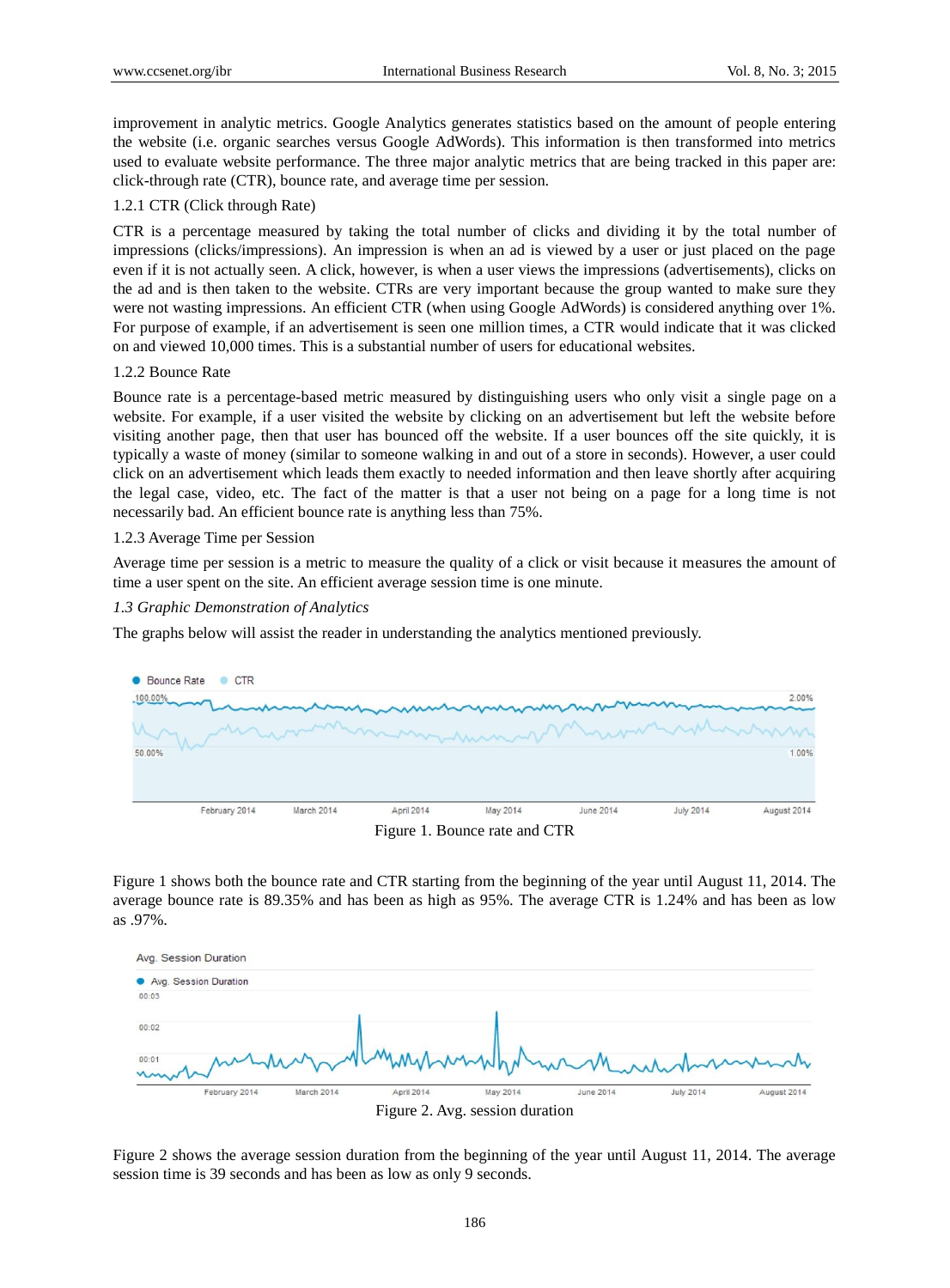The data from Figures 1 and 2 above convinced the group that there needed to be major changes to the website because the website was failing to meet basic measures of efficiency and effectiveness based on its analytical metrics. Consequently, the group decided to refocus the website's content and restructure the website's navigation. Upon the website's restructure, the group created new Google AdWords and rewrote existing advertisements. The group wanted to be sure that once an individual clicked on any AdWords the user went directly to the section of the website that was advertised.

#### **2. Method**

#### *2.1 Workplace Data Website Reinvented*

#### 2.1.1 Why Are Users Leaving the Website So Fast?

As stated previously, evaluating the analytics of the Workplace Data website made it obvious to the group that changes needed to be made. With an average bounce rate of 89.35% and average session duration of 39 seconds it was clear that visitors were quickly leaving. But why? Considering the current state of the website and keeping its analytics in mind, the group found specific areas in need of change. The following issues were uncovered: (1) There was a lack of a central focus and vision, (2) The websites navigation was clumsy and difficult to use, (3) The website pages were filled with an abundance of unrelated and confusing material, and (4) There were few videos and other interactive material to engage the reader.

## 2.1.2 Addressing Problems of Website

Once such issues with the website were uncovered, it was essential to change the content of the website and restructure the Google AdWords campaign. The focus of the website became simple: teach the public the basics about how technology impacts the workplace. Navigational tools were simplified and content was made more organized and concise. Several videos were added as well as simple definitions of technology and case law.

## 2.1.3 Specific Examples of Changes to Website

Figure 3 shows the Workplace Data website before its restructure. In Figure 3, Problem One is noted. Problem One signifies a navigation panel without a clear focus and direction. Problem Two in Figure 3 represents both the lack in the overall vision of the website as well as unnecessary information related to workplace data.

Figure 4 shows the change to the first page of the website. Solution One in Figure 4 is a reinstatement of the purpose and goal of the website. The navigation panel is also more crisp and easy to understand. The removal of unrelated links was necessary to create a clear focus on the website content. The cleaner appeal of the navigation panel allows visitors to move smoothly throughout the website, decreasing the average bounce rate because visitors stay on the website longer. Solutions Two and Three offer the viewer a much cleaner look, reduced yet relevant content, and interactional videos. Three main topics are presented to visitors to click rather than eleven topics (as presented in Figure 3). The addition of interactional videos further allows visitors to explore the content of the website under a new medium. Added content with visual appeal gives visitors reason to stay on the website and explore the website's content, thus increasing the website's average session duration and further decreasing its average bounce rate.



#### *2.2 Graphic Demonstration of Problems and Changes to Workplace Data*

Figure 3. Main page of the workplace data website before its restructure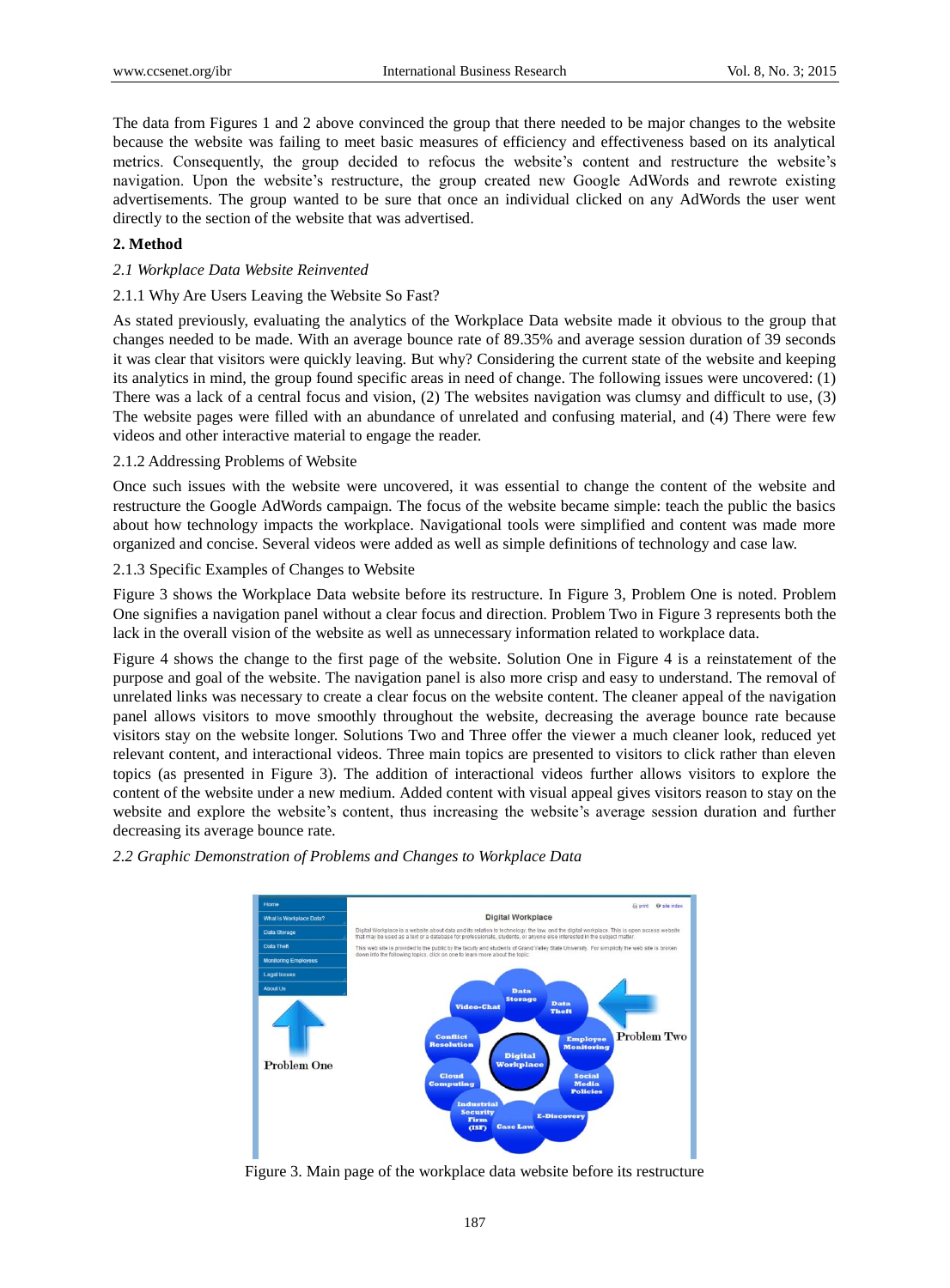

Figure 4. The workplace data website after its initial restructure

#### *2.3 Desired Outcomes*

The important thing to remember when working with analytics is that there is little need for guess work. The analytics indicate exactly what pages are being read, what videos are being watched, and how long users are staying on the website. The next section of the paper will explain the results and the outcome of restructuring the website and its Google AdWords.

#### **3. Results**

*3.1 Resulting Analytics in Teaching Website*

Table 1. Changes in analytics

|                    | <b>Average Prior to Change</b> | <b>Current</b> |
|--------------------|--------------------------------|----------------|
| <b>CTR</b>         | 1.24%                          | 1.35%          |
| <b>Bounce Rate</b> | 89.35%                         | 85%            |
| Avg. Duration      | 39 seconds                     | 74 seconds     |

As shown in Table 1, all of the analytics show the goals for the website have been reached. First, with the website changes, the bounce rate and average duration changed drastically over a course of just one day. Second, the CTR is still well above the 1% goal. Third, the bounce rate is down to 85%, and this is 5% lower than the group's goal. Fourth, the average duration on the website is 74 seconds with some pages averaging as high as 2 minutes.



Figure 5. The increase in the percentages of video views over the last month since the website was upgraded